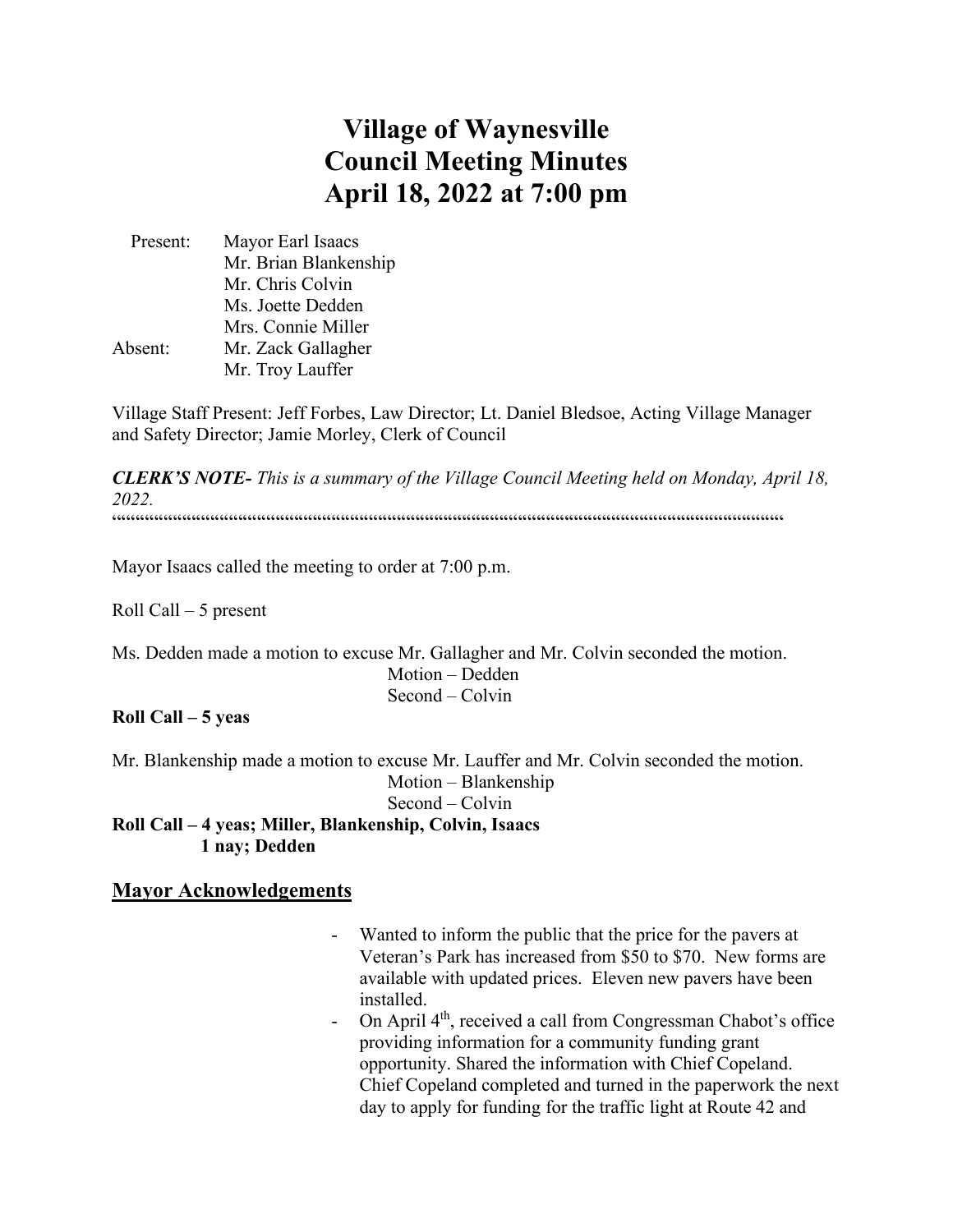North Street. Spoke with Congressman Chabot at the Warren County Commissioner's meeting about the light and his aid confirmed his office has received the application.

# **Disposition of Previous Minutes**

Mrs. Miller made a motion to approve the minutes for the Council meeting on April  $4<sup>th</sup>$ , 2022 as written and Mr. Blankenship seconded the motion.

> Motion – Miller Second – Blankenship

## **Roll Call – 5 yeas**

 $\label{prop:main}$ 

# **Public Recognition/Visitor's Comments**

None

 $\label{prop:main} \hspace{15pt} \hspace{15pt} \textbf{if} \hspace{10pt} \begin{minipage}{0.9\textwidth} \centering \begin{minipage}{0.9\textwidth} \centering \centering \end{minipage} \hspace{10pt} \textbf{if} \hspace{10pt} \begin{minipage}{0.9\textwidth} \centering \centering \end{minipage} \hspace{10pt} \textbf{if} \hspace{10pt} \begin{minipage}{0.9\textwidth} \centering \centering \end{minipage} \hspace{10pt} \textbf{if} \hspace{10pt} \begin{minipage}{0.9\textwidth} \centering \center$ 

# **Old Business**

Ms. Dedden made a motion to appoint Lt. Bledsoe as Acting Manager from April 18, 2022 to April 22, 2022 and Mrs. Miller seconded the motion.

 Motion – Dedden Second – Miller

## **Roll Call – 5 yeas**

 $\label{prop:main} \hspace{15pt} \hspace{15pt} \textbf{if} \hspace{10pt} \begin{minipage}{0.9\textwidth} \centering \begin{minipage}{0.9\textwidth} \centering \centering \end{minipage} \hspace{10pt} \textbf{if} \hspace{10pt} \begin{minipage}{0.9\textwidth} \centering \centering \end{minipage} \hspace{10pt} \textbf{if} \hspace{10pt} \begin{minipage}{0.9\textwidth} \centering \centering \end{minipage} \hspace{10pt} \textbf{if} \hspace{10pt} \begin{minipage}{0.9\textwidth} \centering \center$ 

# **Reports**

## **Finance**

 The Finance Committee will meet Thursday, April 21, 2022 at 5:00 p.m. in the small conference room at the Government Center. The public is welcome to join.

## **Public Works Report**

Public Works will meet on May 2, 2022 at 6:00 p.m., and the public is encouraged to attend.

# **Special Committee Reports**

None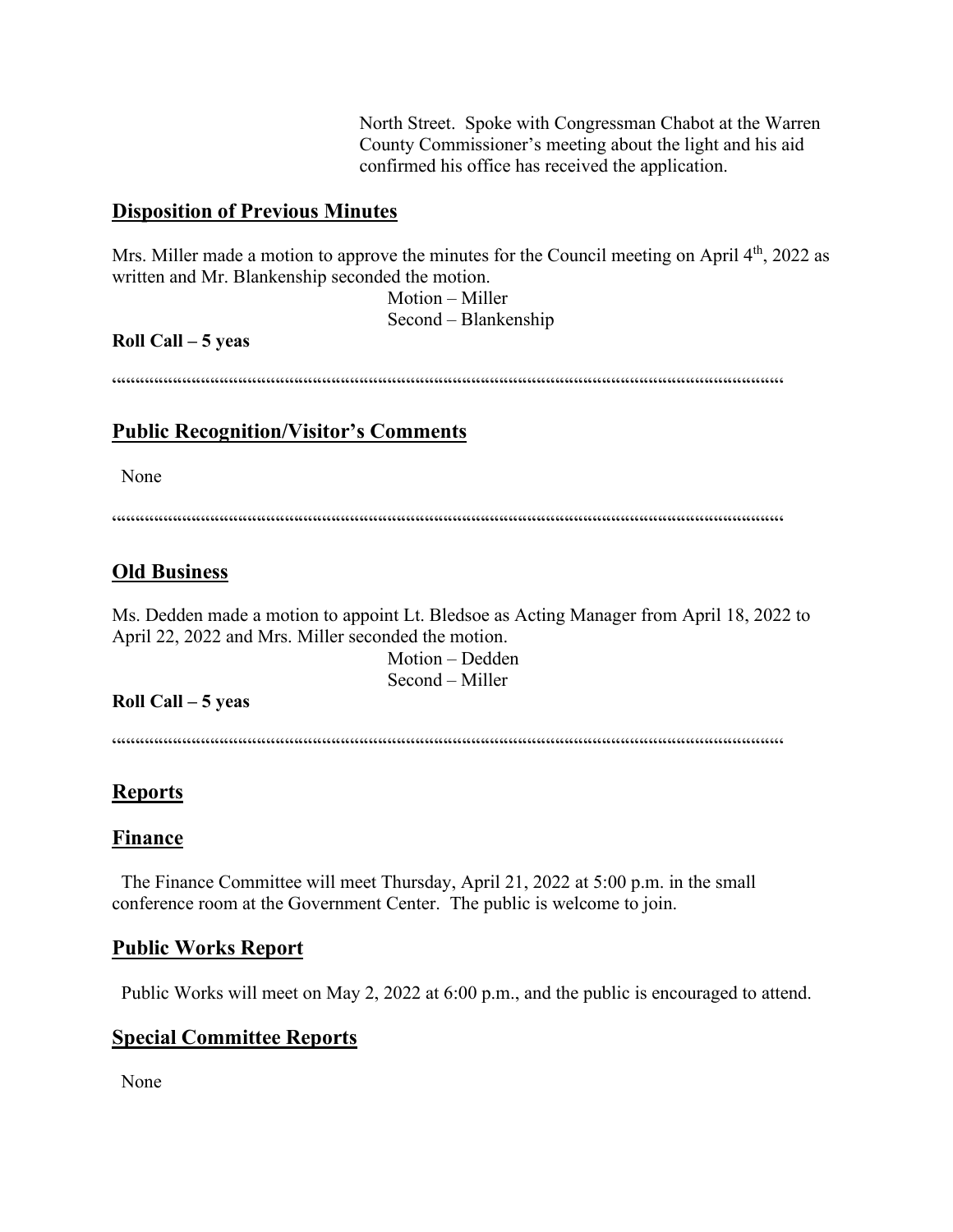# **Village Manager Report**

None

# **Police Report**

None

## **Law Report**

None

## **New Business**

None

## **Legislation**

## **First Reading of Ordinances and Resolutions**

#### **Ordinance 2022-017**

An Ordinance Authorizing the Village of Waynesville to Participate in the ODOT Cooperative Purchasing Program, and Declaring an Emergency

It was explained that this was to allow the Village to enter into a cooperative agreement with ODOT to get the state bid price for micro surfacing streets within the Village. This ordinance does not oblige the Village to micro-surface streets, but only allows the Village the opportunity to participate and receive the state bid price for this service. Also, if the cost is over the Village's bid threshold, the Village will not have to put the project out to bid as ODOT has already done this process.

Ms. Dedden made a motion to waive the two-reading rule for Ordinance 2022-017 and Mr. Colvin seconded the motion.

> Motion – Dedden Second – Colvin

## **Roll Call – 5 yeas**

Mrs. Miller made a motion to adopt Ordinance 2022-017 as an emergency and Mr. Colvin seconded the motion.

| $Motion - Miller$ |
|-------------------|
| $Second - Colvin$ |

**Roll Call – 5 yeas**

## **Ordinance No. 2022-018**

Authorizing the Village Manager to Enter into a Contract with E.H. Wachs for the Purchase of One Single Turner Valve Maintenance Trailer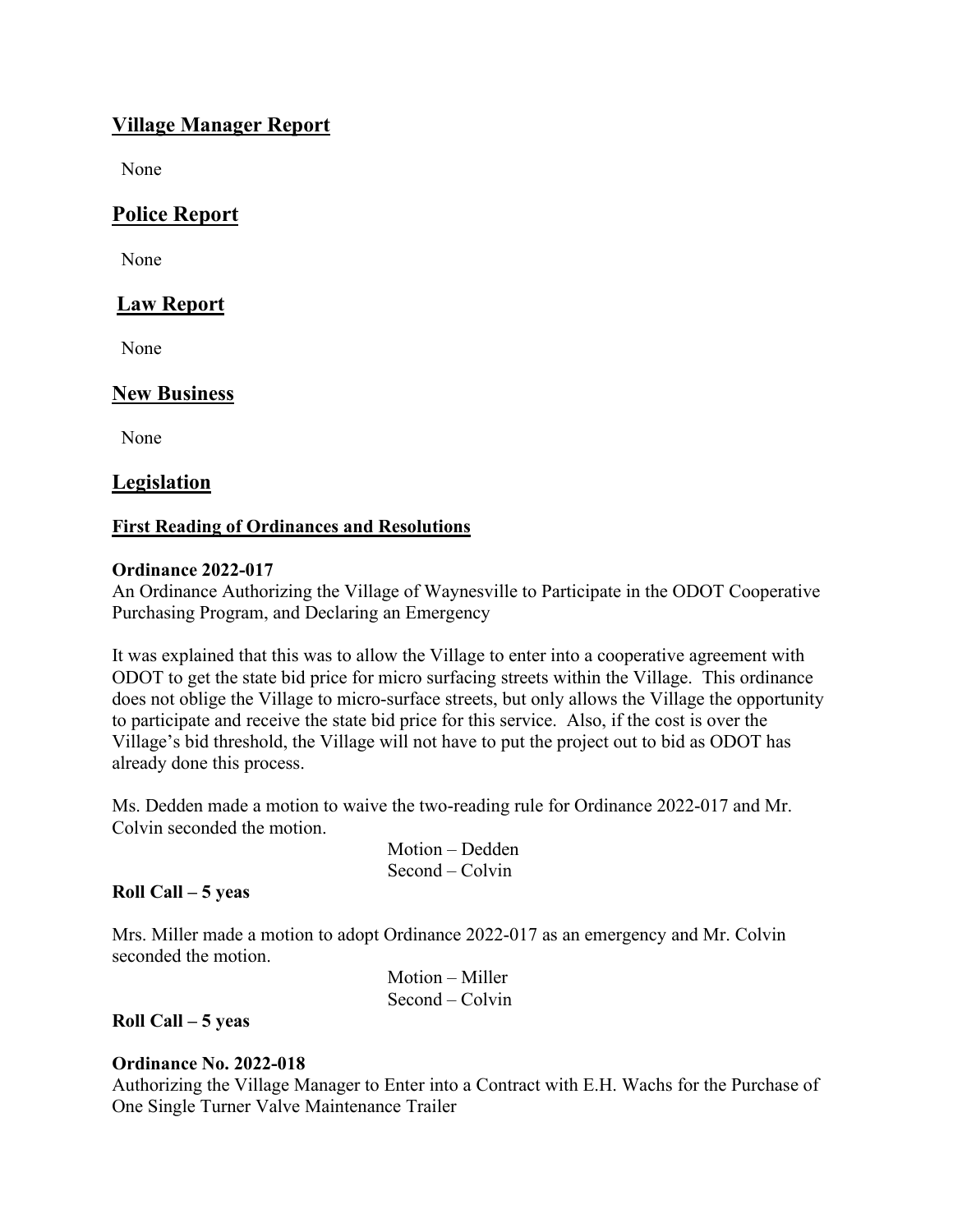Ms. Dedden stated that the price on the ordinance does not include the shipping and handling. Mr. Forbes stated that this will need to be amended when Council adopts the ordinance.

Mr. Colvin asked if this machine was any different from the Incline valve exerciser that was discussed at the last Public Works meeting. Ms. Morley explained the machines are very similar but that after research the Incline would have to be serviced/repaired in Chattanooga. The Wachs product has local repair places if the machine ever needs to be serviced. She also added that both water operators are familiar with and have operated the Wachs product.

Mr. Blankenship made a motion to have the first reading for Ordinance 2022-018 and Mrs. Miller seconded the motion.

> Motion – Blankenship Second – Miller

**Roll Call – 5 yeas**

#### **Ordinance No. 2022-019**

An Ordinance for Village of Waynesville Local-Let-Agreement-Consent-War PID109969 with ODOT as an Emergency

Mr. Forbes explained that this was an agreement with ODOT to replace and repair signage for ODOT maintained roads within the Village at no cost to the Village.

Ms. Dedden made a motion to waive the two-reading rule for Ordinance 2022-019 and Mrs. Miller seconded the motion.

> Motion – Dedden Second – Miller

## **Roll Call – 5 yeas**

Mr. Colvin made a motion to adopt Ordinance 2022-019 as an emergency and Mr. Blankenship seconded the motion.

> Motion – Colvin Second – Blankenship

**Roll Call – 5 yeas** 

## **Second Reading of Ordinances and Resolutions**

#### **Resolution No. 2022– 009**

A Resolution Expressing Council's Intent to Dedicate Certain Funds for The Replacement of Lampposts on Main Street

It was discussed that passing this ordinance does not oblige Council to spend this money on the lamppost, but rather it is only a statement of intent of Council to save 60K a year for five years for this project.

Ms. Dedden made a motion to adopt Resolution 2022-009 and Mrs. Miller seconded the motion.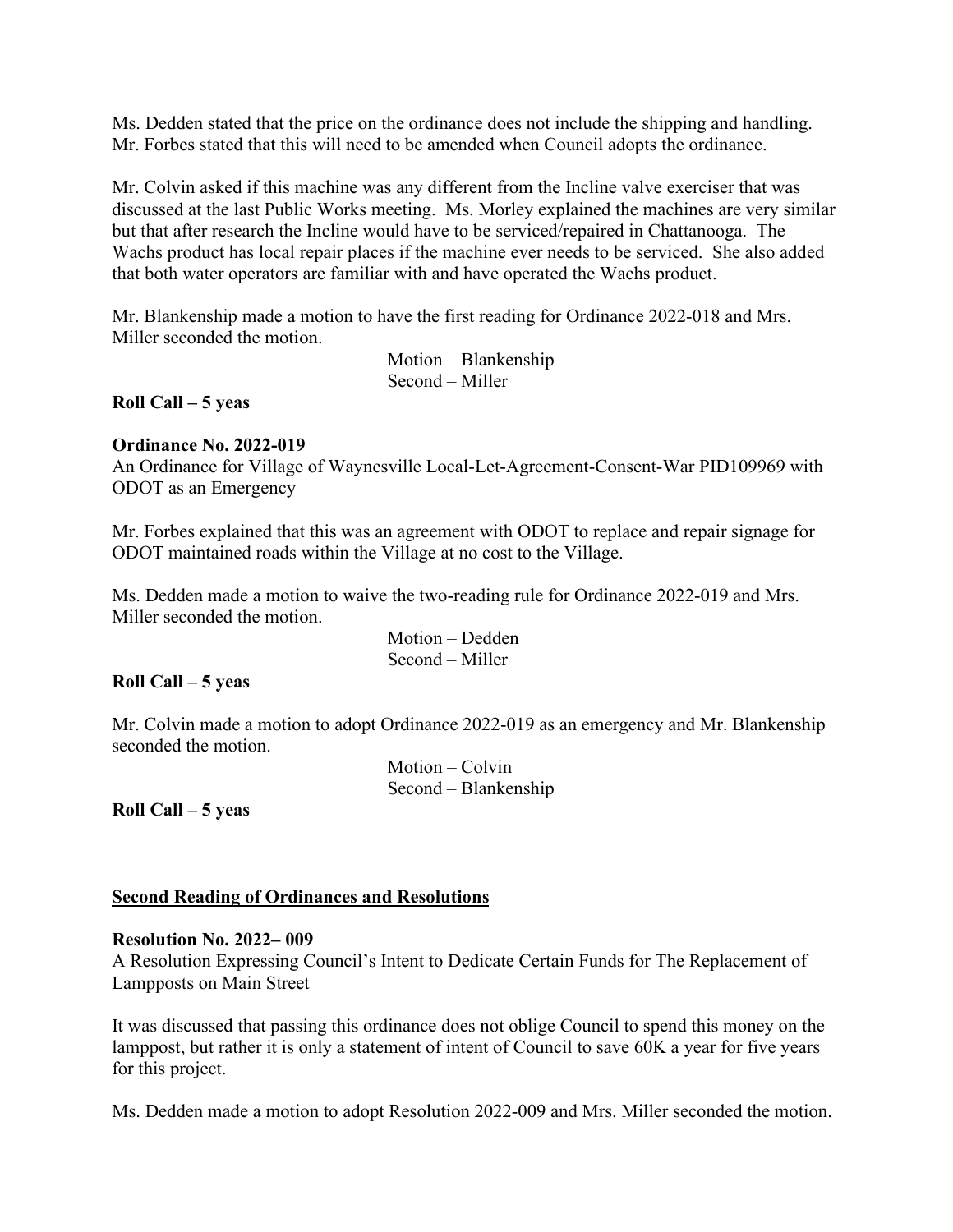Motion – Dedden Second – Miller

#### **Roll Call – 5 yeas**

#### **Ordinance No. 2022-010**

Authorizing The Village Manager to Enter into a Contract with Ohio Valley Painting Company in an Amount Not to Exceed \$12,944 for the Refurbishing of Light and Street Sign Poles

Mrs. Miller made a motion to adopt Ordinance 2022-010 and Mr. Blankenship seconded the motion.

> Motion – Miller Second – Blankenship

#### **Roll Call – 5 yeas**

#### **Ordinance 2022-011**

Amending The Schedule of Fees and Charges for the Village of Waynesville Regarding Conditional Use Permits, Variances, Replacement of Meter Lids, Street Light Fees, and Water Meters

Ms. Dedden made a motion to adopt Ordinance 2022-011 and Mr. Blankenship seconded the motion.

> Motion – Dedden Second – Blankenship

**Roll Call – 5 yeas** 

#### **Ordinance No. 2022-012**

Authorizing The Village Manager to Enter into a Cooperative Agreement with Wayne Township Related to the Third Street Water Main Replacement and Street Resurfacing Project

Ms. Dedden made a motion to adopt Ordinance 2022-012 and Mr. Colvin seconded the motion. Motion – Dedden Second – Colvin

**Roll Call – 5 yeas** 

#### **Ordinance No. 2022-013**

Authorizing The Village Manager to Enter into a Cooperative Agreement with Wayne Township Related to the Franklin Street Water Main and Street Improvements, Phase I Project

Mrs. Miller made a motion to have the first reading for Ordinance 2022-013 and Mr. Blankenship seconded the motion.

> Motion – Miller Second – Blankenship

**Roll Call – 5 yeas** 

#### **Ordinance No. 2022-014**

Authorizing A Health Insurance Plan for Village Employees and Declaring an Emergency